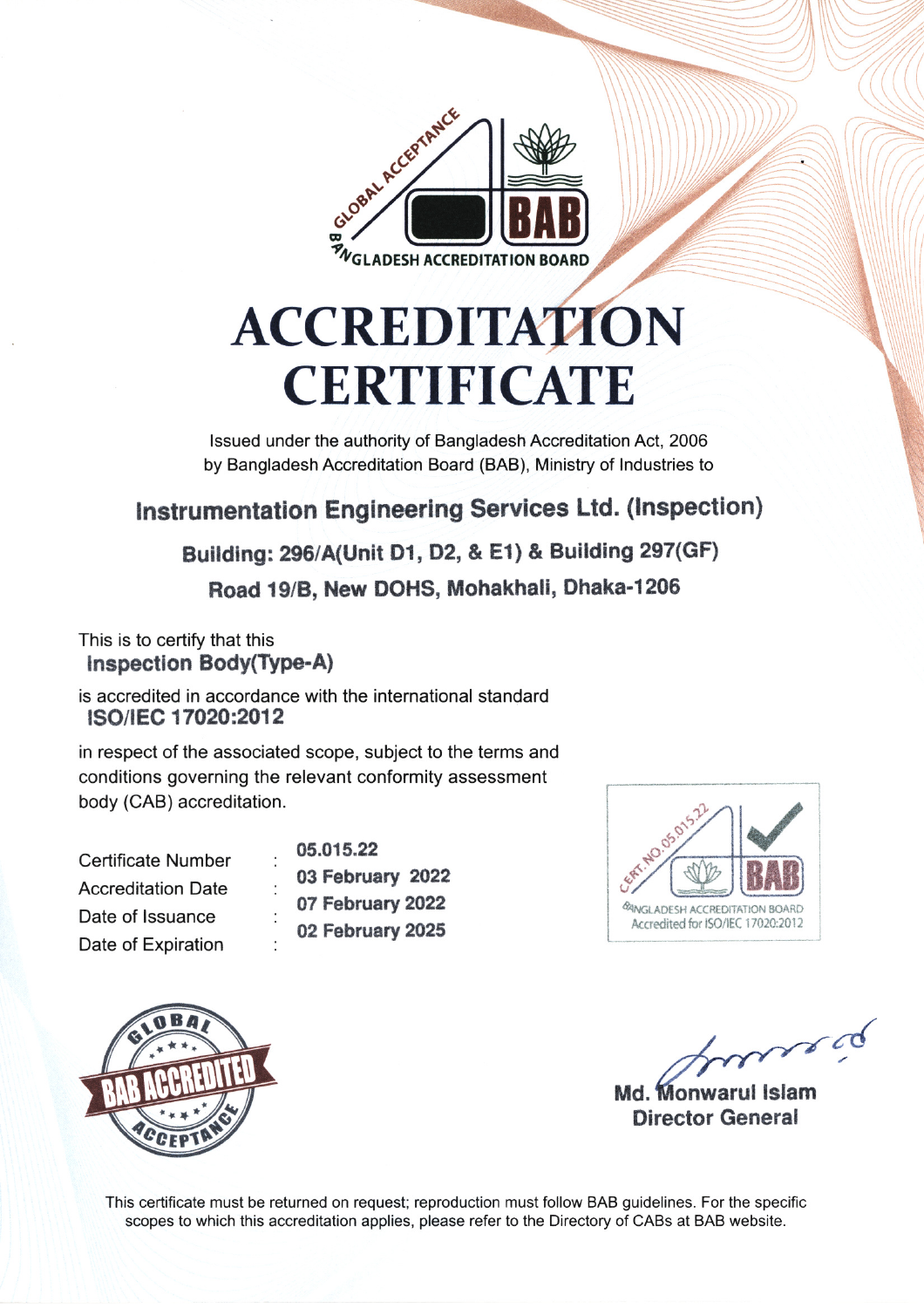

## **SCOPE OF ACCREDITATION**

(For Inspection Bodies)

| <b>CAB Name &amp; Address:</b> | <b>Instrumentation Engineering Services Limited. (IESL)</b><br>Unit# D1, D2, Building # 296/A, Road #19/B New DOHS, Mohakhali, |                      |                  |
|--------------------------------|--------------------------------------------------------------------------------------------------------------------------------|----------------------|------------------|
|                                | Dhaka-1206, Bangladesh.                                                                                                        |                      |                  |
| <b>Accreditation Standard:</b> | ISO/IEC 17020:2012                                                                                                             | <b>Accreditation</b> | 03 February 2022 |
|                                |                                                                                                                                | Date:                |                  |
| <b>Certificate Number:</b>     | 05.015.22                                                                                                                      | <b>Issued on:</b>    | 07 February 2022 |
| <b>Last Amended on:</b>        | NA.                                                                                                                            | Valid until:         | 02 February 2025 |
| <b>Amendment no:</b>           | NА                                                                                                                             |                      |                  |
| <b>Types</b>                   | A                                                                                                                              |                      |                  |

| <b>Head Office or primary</b><br>location                                                  |                                                                                                | <b>Additional Locations</b><br>(If different from Head Office) |                          |                         |                                                  |
|--------------------------------------------------------------------------------------------|------------------------------------------------------------------------------------------------|----------------------------------------------------------------|--------------------------|-------------------------|--------------------------------------------------|
| Unit# D1, D2, Building # 296/A, Road #19/B New<br>DOHS, Mohakhali, Dhaka-1206, Bangladesh. |                                                                                                | N/A                                                            |                          |                         |                                                  |
| <b>Type</b><br>(A, B, C)                                                                   | <b>Inspection</b><br><b>Category (Product,</b><br><b>Process, Services</b><br>or Installation) | <b>Inspection Field (and</b><br>sub-fields)                    | Range of<br>inspections  | Stage of<br>inspection  | <b>Inspection</b><br>requirements or<br>criteria |
|                                                                                            |                                                                                                | 1. Airflow Velocity &<br><b>Uniformity Test</b>                | $0.15 - 10m/s$           | At Rest/In<br>Operation | ISO 14644,<br>IESLVP-02 (part<br>1, 2, 3)        |
|                                                                                            |                                                                                                | 2. Airflow volume test<br>a non-unidirectional<br>cleanroom    | 40-3500m3/h              | At Rest/In<br>Operation | ISO 14644,<br>IESL VP-03 (part<br>1,2,3)         |
|                                                                                            |                                                                                                | 3. Installed Filter<br>System Leakage Test                     | $0.001 - 100\%$          | At Rest/In<br>Operation | ISO 14644,<br>IESL VP-05 (part<br>1,2,3)         |
| A                                                                                          | Service                                                                                        | 4. Particle Count Test                                         | $0.5 - 25.0 \mu m$       | At Rest/In<br>Operation | ISO 14644,<br>IESL VP-06 (part<br>1,2,3)         |
|                                                                                            |                                                                                                | 5. Recovery test for<br>non - unidirectional<br>cleanrooms     | $0-$<br>90000000N/m<br>3 | At Rest/In<br>Operation | ISO 14644,<br>IESLVP-01 (part<br>1,2,3)          |
|                                                                                            |                                                                                                | 6.Air Pressure<br><b>Difference Test</b>                       | 0-1000Pa                 | At Rest/In<br>Operation | ISO 14644,<br>IESL VP-04 (part<br>1,2,3)         |
|                                                                                            |                                                                                                | 7. Airflow Direction<br><b>Test and Visualization</b>          | $\overline{\phantom{a}}$ | At Rest/In<br>Operation | ISO 14644,<br>IESL VP-07 (part<br>1,2,3)         |

Quality Manager